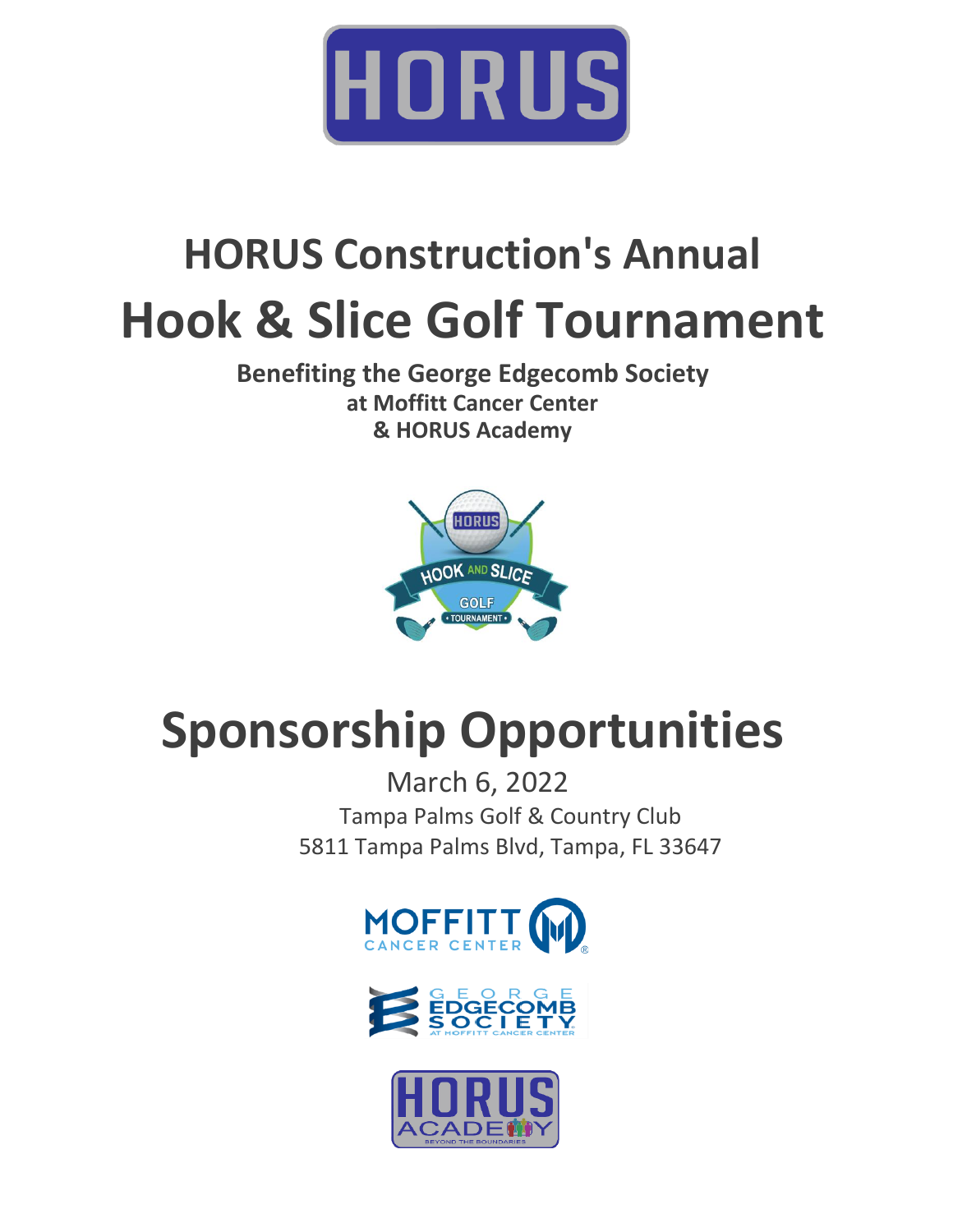



### **Who is George Edgecomb?**

If you have ever been to Downtown Tampa, you have seen the George Edgecomb Courthouse at 800 E Twiggs Street. Dedicated in 2004, this 332,000 square foot building was the first to be named after an African- American.

George Edgecomb was the first African American county court judge in Hillsborough County, named in 1973. Before becoming a judge, he worked as a lawyer, then Assistant State Attorney and was a faithful member of the Mt Sinai AME Church, Tampa Urban League and many others. His wife, Doretha, has been an educator for 52 years, many within Hillsborough County schools. Their daughter Allison also works for the Hillsborough County School Board.

George was in his early 30's when he was diagnosed with leukemia. However, there were no local options for treatment at the time and unfortunately, he passed away in 1976; just 3 years after being appointed county court judge. His very good friend Mr. H. Lee Moffitt created the Moffitt Cancer Center in 1986 to establish a premier cancer center in Florida.

In addition, the George Edgecomb Society was created in 2017, to help eliminate cancer health disparities among the African American community. **When it comes to certain types of cancer, African Americans are disproportionately affected**. Since itsinception, the society hasraised over \$665,000 in pledges and donations toward the cause. This community continues to face higher cancer rates and cancer deaths. When compared to other communities, these higher rates are called cancer health disparities.

Examples of cancer health disparities being faced in the Black/African American community include: **highest overall rates of (and deaths from) cancer, shortest survival rates, higher rates of aggressive forms of breast cancer, higher rates and deaths from prostate cancer, and higher rates of cervical cancer.**

Working together, a passionate group of local community leaders who help inspire continuous support for the cause--

- *ADVOCATE* to prevent and cure cancer, as well as eliminate cancer health disparities
- *EDUCATE* members on new treatment protocols and research efforts
- *AWARD* financial support for the research and clinical efforts of scientists focused on cancer health disparities
- *PROMOTE* Moffitt's physicians and researchers and their outstanding care and innovative research

To learn more about the George Edgecomb Society, please visit: [https://moffitt.org/give/get-involved/become-a](https://moffitt.org/give/get-involved/become-a-member/george-edgecomb-society/)[member/george-edgecomb-society/.](https://moffitt.org/give/get-involved/become-a-member/george-edgecomb-society/)



We look forward to telling you more about this critical mission as our guest at the **HORUS Construction's Annual Hook & Slice Tournament!**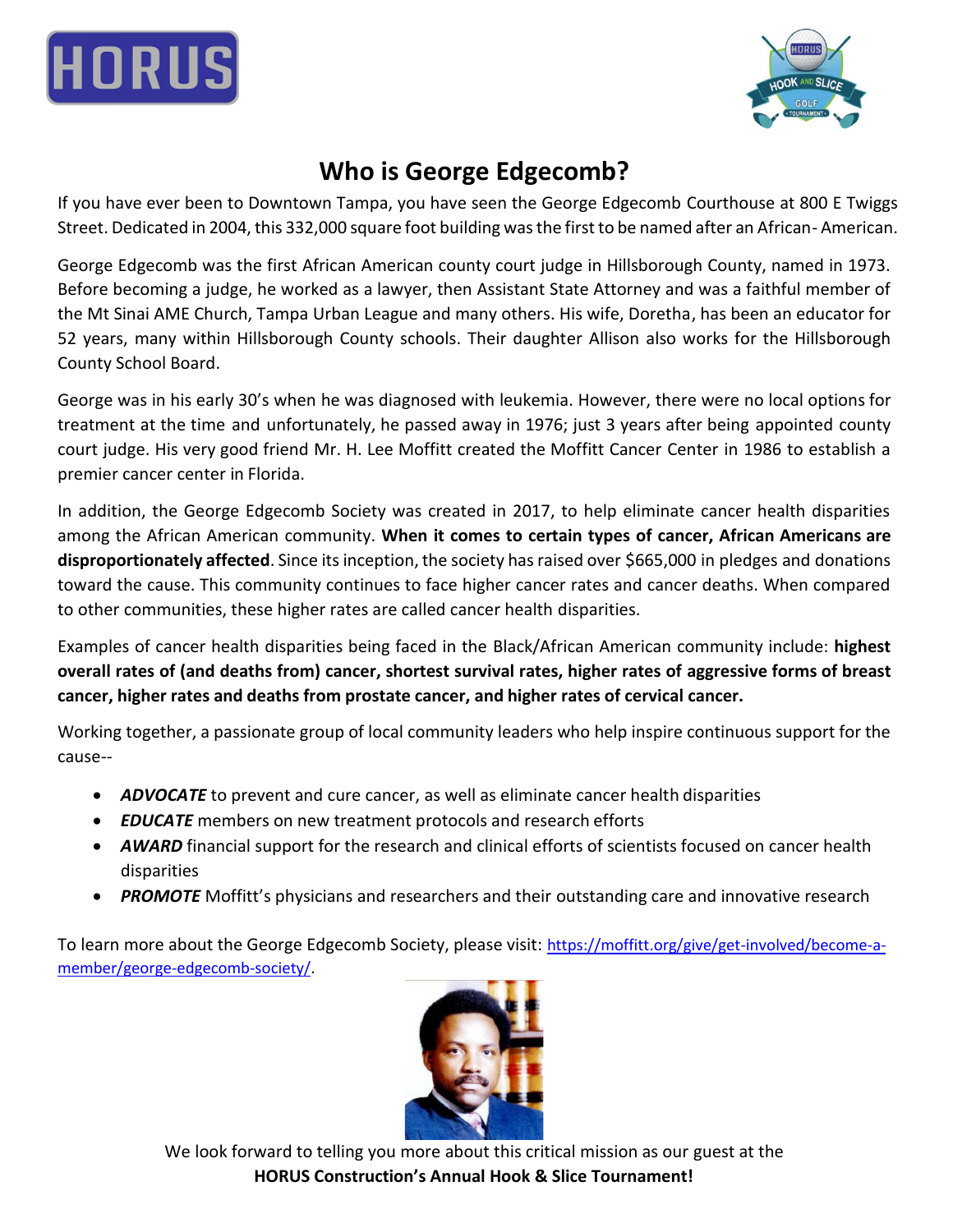



# **STAGGERING** STATISTICS

For more than four decades, African Americans have had a higher overall cancer death rate than all other racial and ethnic groups in the United States

An estimated 202.260 African Americans were diagnosed with cancer and 75,030 died from the disease in 2019 alone

African American men and women have a 111% and 39% higher risk of dying from prostate cancer and breast cancer, respectively, compared with their white counterparts.

African American men have prostate cancer incidence and death rates that are more than 1.5 times and more than 2 times those for men of any other race or ethnicity, respectively

Breast cancer is the most commonly diagnosed cancer among African American women, with 33,840 new cases estimated to have been diagnosed in 2019 alone.

To become a sponsor or to learn more, please contact Angela Williams at angela.williams@horus-cs.com or 813-519-2574.

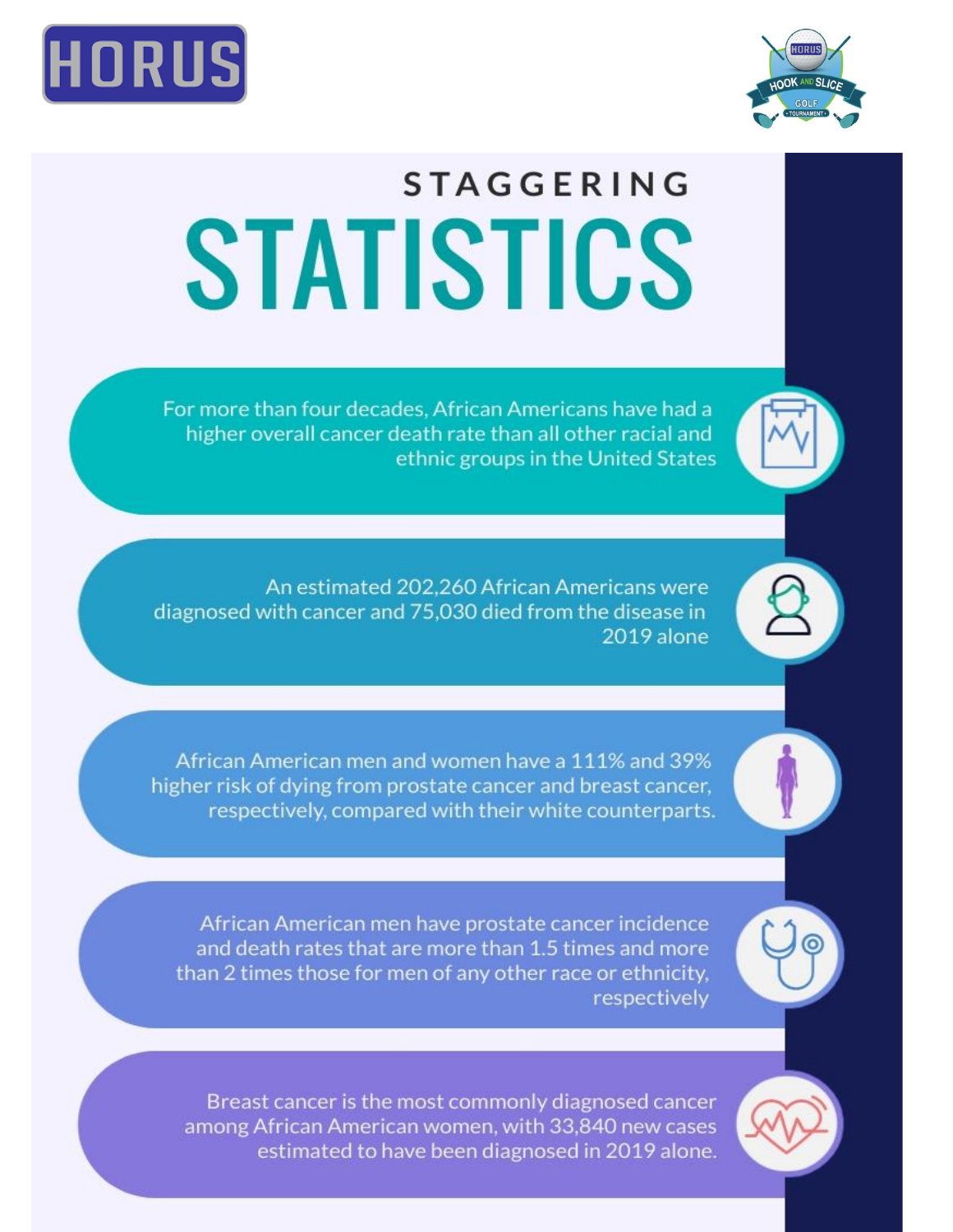



### **Sponsorship Opportunities**

HORUS Construction Services is pleased to invite you to partner with us in our mission to *Advocate, Educate, Award, and Promote*. We invite you to become a sponsor at our annual Hook & Slice Charity Golf Tournament on March 6, 2022 at the Tampa Palms Golf & Country Club. As a sponsor, you will be recognized throughout the year in different ways and those details are enclosed for the different sponsorshiplevels.

Our annual Hook & Slice Charity Golf Tournament is a time for our supporters and community members to come together to raise the funds needed to ensure equitable health outcomes and the elimination of cancer health disparities among Blacks/African Americans. With a limit of 40 players, our guests will enjoy brunch, an opportunity to Pick Your Pro to join your team, and a Winner Takes All prize of \$5,000. 100% of the net proceeds raised will be used to fund research to address cancer health disparities.

#### To become a sponsor or to learn more, please contact Angela Williams at angela.williams@horus-cs.com or 813-519-2574. Thank you!

| ൘ |                                                                                                      |                                             |  |
|---|------------------------------------------------------------------------------------------------------|---------------------------------------------|--|
|   | <b>OLYMPIAL</b><br><b>WM</b> Barr&Barr<br><b>HORUS</b>                                               | 3840<br>Date April 5, 2021                  |  |
|   | <b>BIC</b> POINTCORE KENING<br>Pay to the<br>Order of<br>Thousand Dollars<br>GEORGE EdgeComb Society | CANCEROCENTER \$50,000.00<br><b>Dollars</b> |  |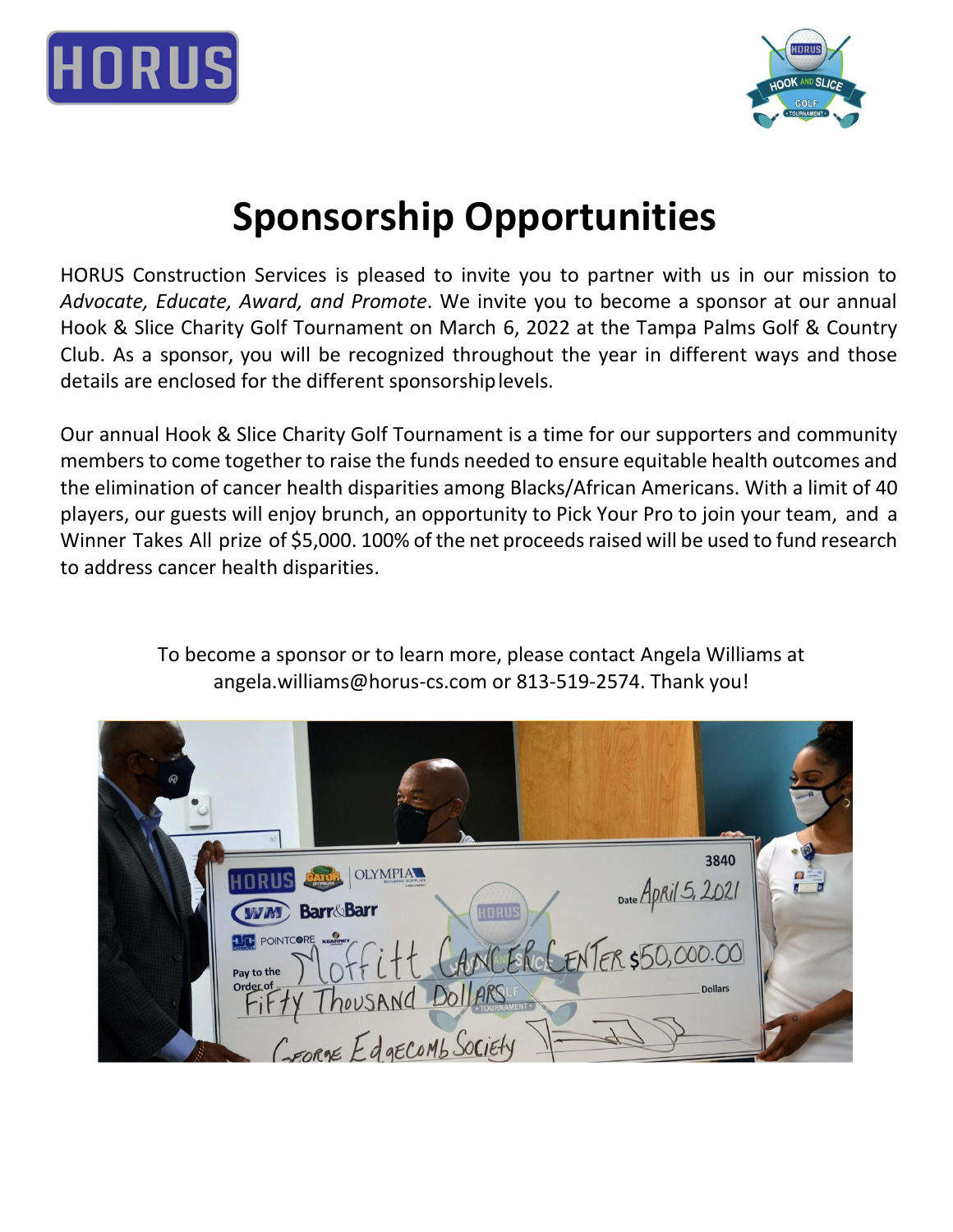



### **Sponsorship Opportunities**

2022 Hook & Slice Charity Golf Tournament

### **\$25,000:** *Presenting Sponsor*

- $\circ$  3 two-person team entries, which includes the opportunity to pick 3 pro players to join each team
- $\circ$  Exclusive opportunity to address audience during brunch
- $\circ$  Premium table placement for your associates during brunch
- $\circ$  Business name and corporate logo of George Edgecomb Society website
- o Special acknowledgement/recognition in the contract rewsletters and annual report
- o Printed recognition in event material and event-day PowerPoint presentation
- o Your sponsorship monies are tax deductible

### **\$15,000:** *Platinum Sponsor*

- $\circ$  2 two-person team entries, which includes the ope sunity to pick 2 pro players to join each team
- o Premium table placement for your association  $\mathbf{C}$
- o Business name and corporate logo
- o Special acknowledgement/recognition in electronic newsletters and annual report
- $\circ$  Printed recognition in event mate event-day PowerPoint presentation
- $\circ$  Your sponsorship monies are tax deductible

### **\$10,000:** *Dinner Sponsor*

- $\circ$  One two-person team entry, which includes the studies to pick 1 pro player to join your team
- $\circ$  Business name and corporate logo  $\sim$  George Edge $\sim$  Society website
- $\circ$  Premium table placement for  $\sqrt{2\pi M}$   $\sqrt{2\pi M}$  recognition during brunch
- $\circ$  Business name and corporate logo at all food stations and guest tables
- 
- $\circ$  Printed recognition in event mater.  $\bullet$  event-day PowerPoint presentation
- $\circ$  Your sponsorship monies are tax deductible
- 
- 
- 
- o Special acknowledgement/recognition in a control of special acknowledgement/recognition in annual report & website
	-
- -
- 
-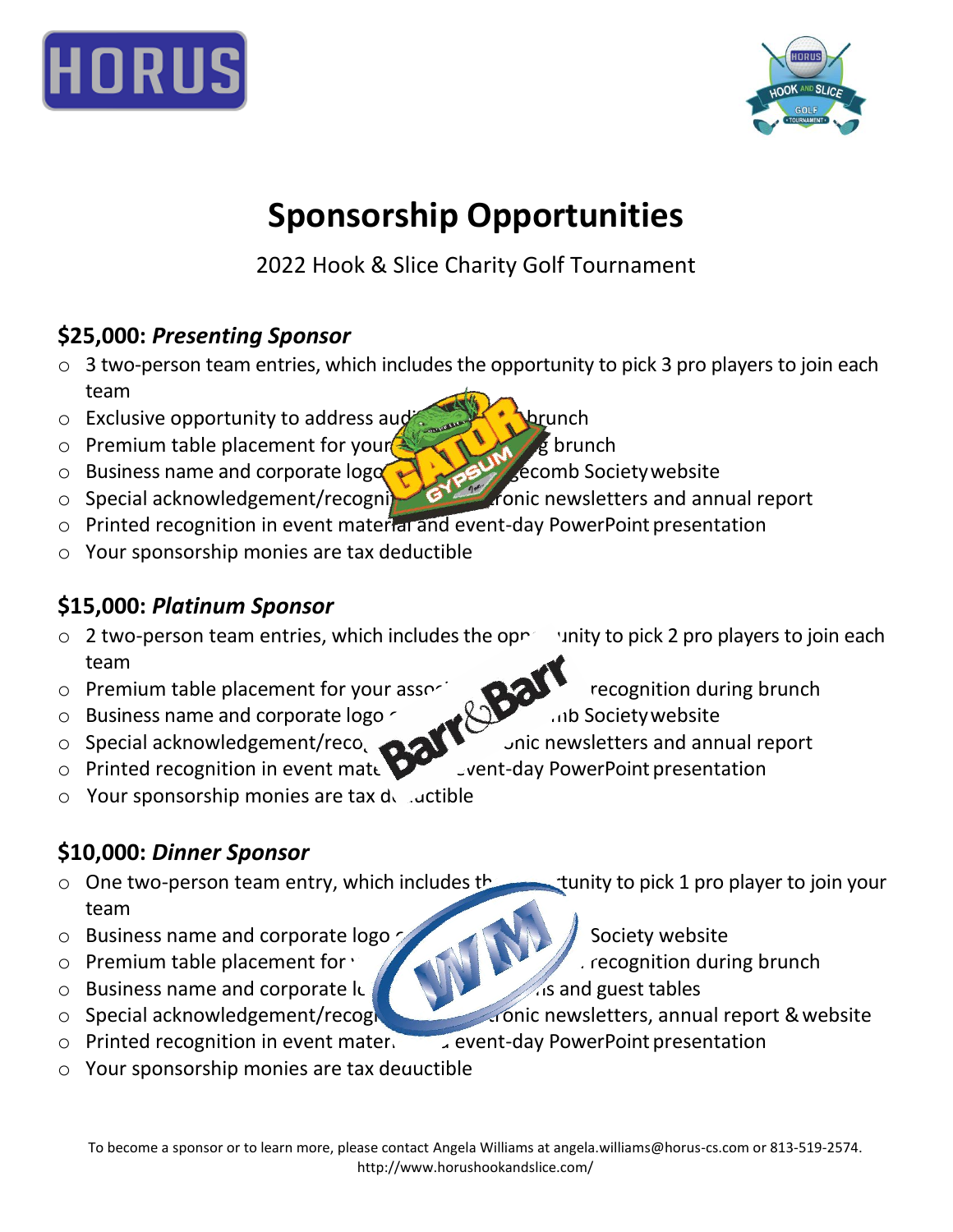



### **Sponsorship Opportunities**

2022 Hook & Slice Charity Golf Tournament

### **\$10,000:** *Drink Sponsor*

- o One two-person team entry, which includes the option of team of Business name and corporate leads the option of the option of the option of the option of the option of the option of the option of the option of the optio team
- o Business name and corporate logo at all beverage stations during event
- 
- o Printed recognition in event material and event-day PowerPoint presentation
- o Your sponsorship monies are tax de  $\Box$

### **\$10,000:** *Dessert Sponsor*

- $\circ$  One two-person team entry, which includes  $t^+$  opportunity to pick 1 pro player to join your team
- $\circ$  Special acknowledgement/recognition in the setters, annual report & website
- $\circ$  Business name and corporate logo
- 
- Your sponsorship monies are tax  $\alpha$

### **\$10,000:** *Cigar Sponsor*

- $\circ$  One two-person team entry, which includes the opportunity to pick 1 pro player to join your team
- o Special acknowledgement/recognition in the million rewsletters, annual report & website
- $\circ$  Business name and corporate logo displayed during event
- $\circ$  Printed recognition in event material and event-day PowerPoint presentation
- $\circ$  Your sponsorship monies are tax deductible

### **\$2,500:** *Entry Fee Only*

- o Access to all tournament events
- o Your choice of one pro player to join your team
- o On-course food & beverage stations throughout the course
- o Your choice of player gift packages
- o A chance for "Winner Take All" prize of \$5,000
- 
- o Special acknowledgement/reco<sub>b</sub> **NIM** ELECTRONIC newsletters, annual report & website
	-
	-
- o Printed recognition in event material and event-day PowerPoint presentation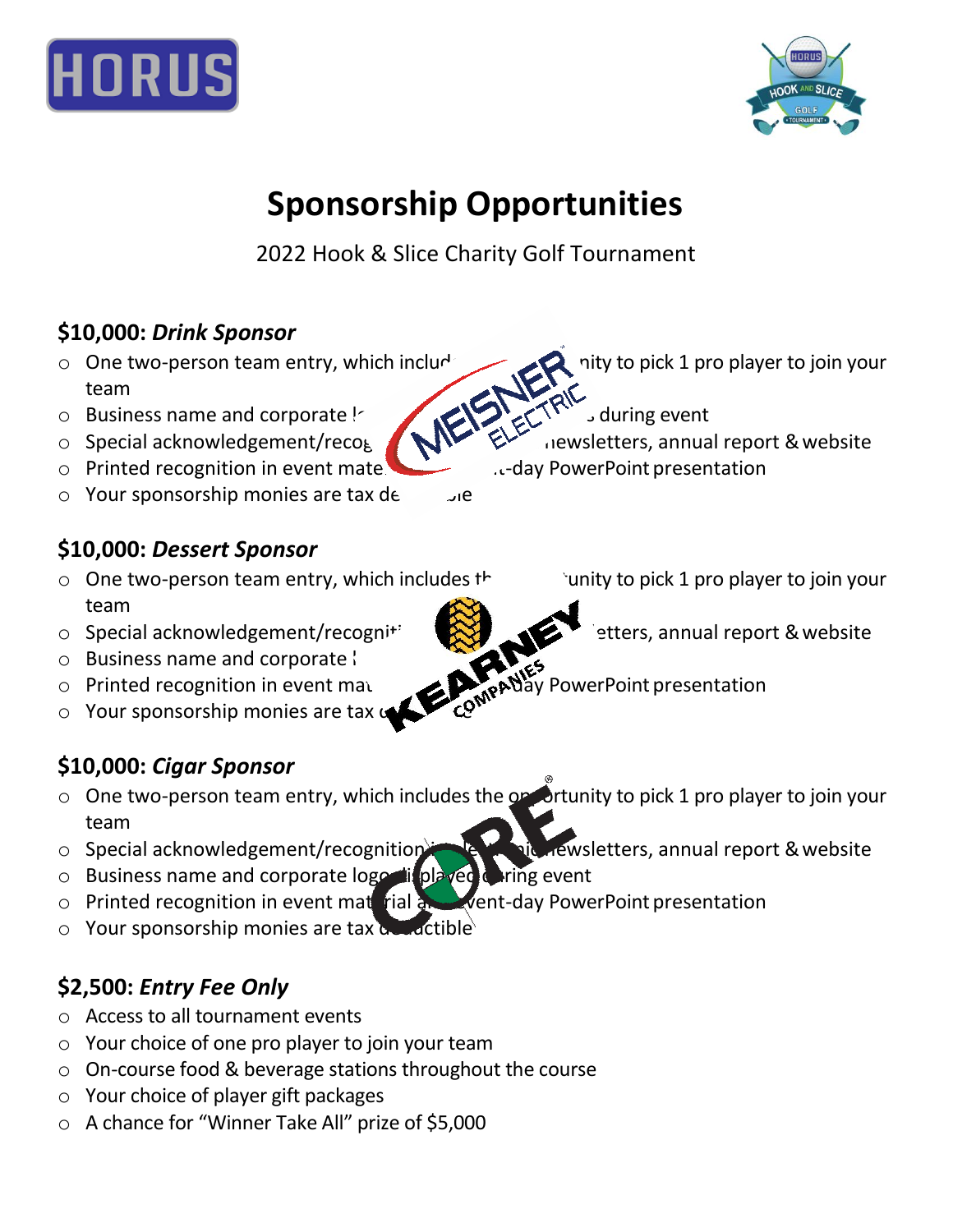



### **2022 Hook & Slice Golf Tournament Sponsor Form**

|  | $\circ$ Presenting Sponsor-\$25,000 |  |
|--|-------------------------------------|--|
|--|-------------------------------------|--|

⃝ **Dinner Sponsor- \$10,000** ⃝ **Drink Sponsor- \$10,000**

⃝ **Dessert Sponsor- \$10,000** ⃝ **Cigar Sponsor- \$10,000**

⃝ **Presenting Sponsor- \$25,000** ⃝ **Platinum Sponsor- \$15,000**

|                       | Contact Name: 1988 Contact Name: 1988 Contact Name: 1988 Contact Name: 1988 Contact Name: 1988 Contact Name: 1988 Contact Name: 1988 Contact Name: 1988 Contact Name: 1988 Contact Name: 1988 Contact Name: 1988 Contact Name: |                                                                                                                    |          |  |  |
|-----------------------|--------------------------------------------------------------------------------------------------------------------------------------------------------------------------------------------------------------------------------|--------------------------------------------------------------------------------------------------------------------|----------|--|--|
|                       |                                                                                                                                                                                                                                |                                                                                                                    |          |  |  |
|                       | State: _________________                                                                                                                                                                                                       | Zip Code: _____________________                                                                                    |          |  |  |
|                       |                                                                                                                                                                                                                                |                                                                                                                    |          |  |  |
|                       | My check is enclosed (Please make sponsorship checks payable to <b>HORUS Academy</b> )                                                                                                                                         | Charge my credit card (4% processing fee applies): VISA MasterCard American Express                                | Discover |  |  |
|                       |                                                                                                                                                                                                                                |                                                                                                                    |          |  |  |
|                       |                                                                                                                                                                                                                                |                                                                                                                    |          |  |  |
|                       |                                                                                                                                                                                                                                |                                                                                                                    |          |  |  |
|                       | Please return form and email logo to:<br>Angela Williams<br>3840 N. 50 <sup>th</sup> Street<br>Tampa, FL 33619<br>angela.williams@HORUS-cs.com<br>Phone: (813) 519-2574                                                        |                                                                                                                    |          |  |  |
| Signature: Signature: |                                                                                                                                                                                                                                | Date: and the state of the state of the state of the state of the state of the state of the state of the state     |          |  |  |
|                       | printed event materials. Thank you.                                                                                                                                                                                            | Please submit sponsorship form no later than January 28, 2022, so we can be sure to place your company logo on all |          |  |  |

To become a sponsor or to learn more, please contact Angela Williams at angela.williams@horus-cs.com or 813-519-2574. http://www.horushookandslice.com/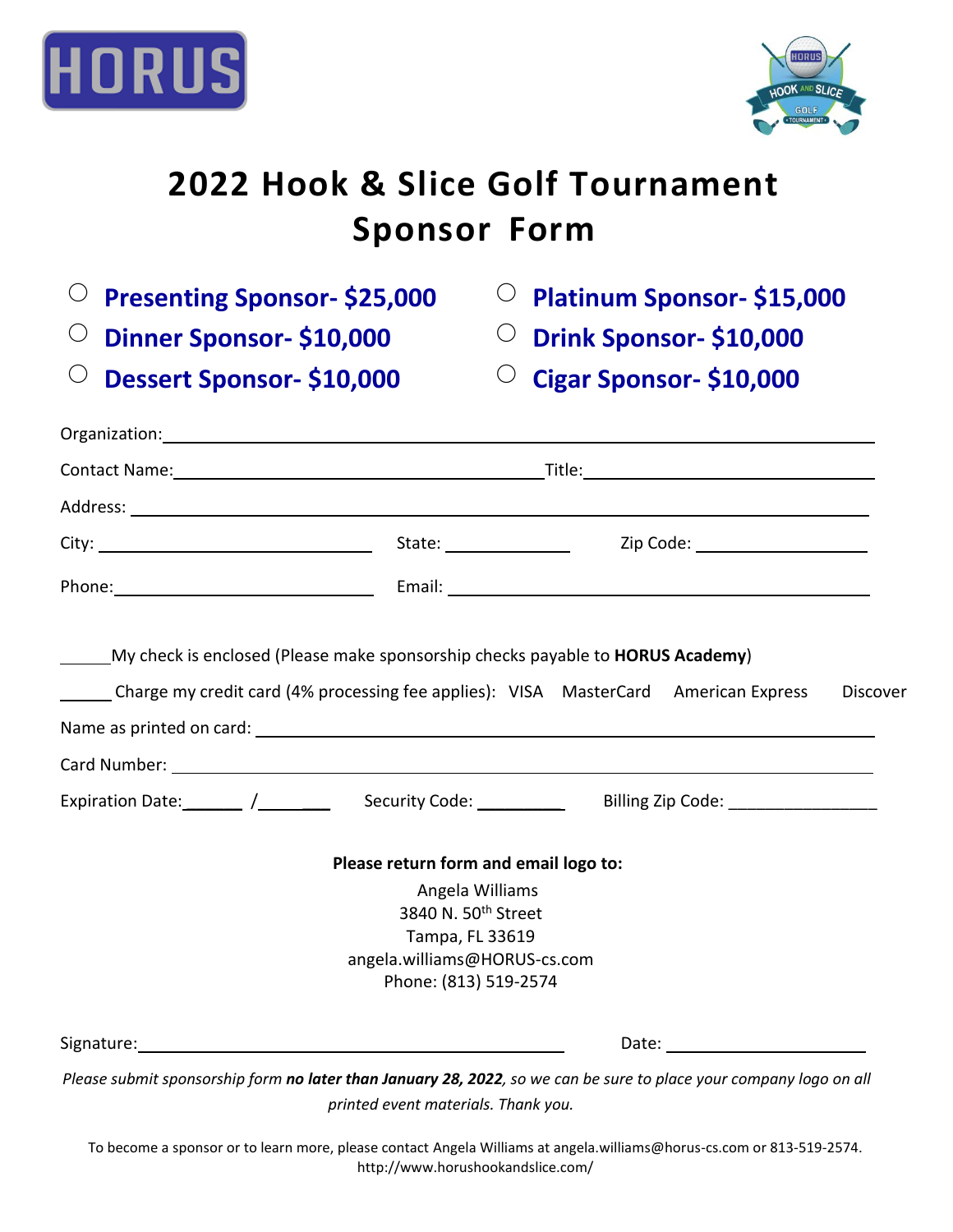



### **2022 Hook & Slice Golf Tournament Registration Form**

**Completed Registration Forms are Due by January 28, 2022**

### **TEAM REGISTRATION (\$2,500 per two-person team):**

| <b>Team Name:</b>                                |                              |                   |                |
|--------------------------------------------------|------------------------------|-------------------|----------------|
| Player Name:                                     |                              |                   |                |
| Player Email:                                    |                              |                   |                |
| Shirt Size:                                      | Meal Choice: $\bigcap$ Filet | $\bigcap$ Chicken | ◯ Fish/Seafood |
| Pro Player Choice:                               |                              |                   |                |
| $\bigcirc$ Additional registrations on next page |                              |                   |                |

#### **PERSONAL/COMPANY INFORMATION:**

| <b>Your Name:</b>    |  |
|----------------------|--|
| <b>Company Name:</b> |  |
| Email:               |  |
| Phone:               |  |
| <b>Address:</b>      |  |

#### **FEES: (***Make checks payable to: HORUS Academy)*

| $\bigcirc$ \$2,500 per two-person team      | # of Teams: | $x$ \$2,500 = Total Due \$      |
|---------------------------------------------|-------------|---------------------------------|
| $\bigcap$ Entry Fee Included w/ Sponsorship | # of Teams: | (Fee included with sponsorship) |

#### **ADDITIONAL DONATIONS:**

⃝ I would like to make an additional tax-deductible donation to the George Edgecomb Society. Amount of gift \$

(Make checks payable to **Moffitt Cancer Center Foundation** with **George Edgecomb Society** in the memo line)  $\bigcirc$  Please record my gift in honor/memory of:

### **TIME:**

Brunch: March 6<sup>th</sup> @ 11am Tee Time: March 6<sup>th</sup> @ 1 pm Tampa Palms Golf & Country Club 5811 Tampa Palms Blvd Tampa, FL 33647

**PLACE:**

### **RETURN FORM TO:**

Angela Williams 3840 N 50th Street Tampa, FL 33619 [angela.williams@HORUS-cs.com](mailto:C.Vann@MOWTampa.org) Phone: (813) 519-2574